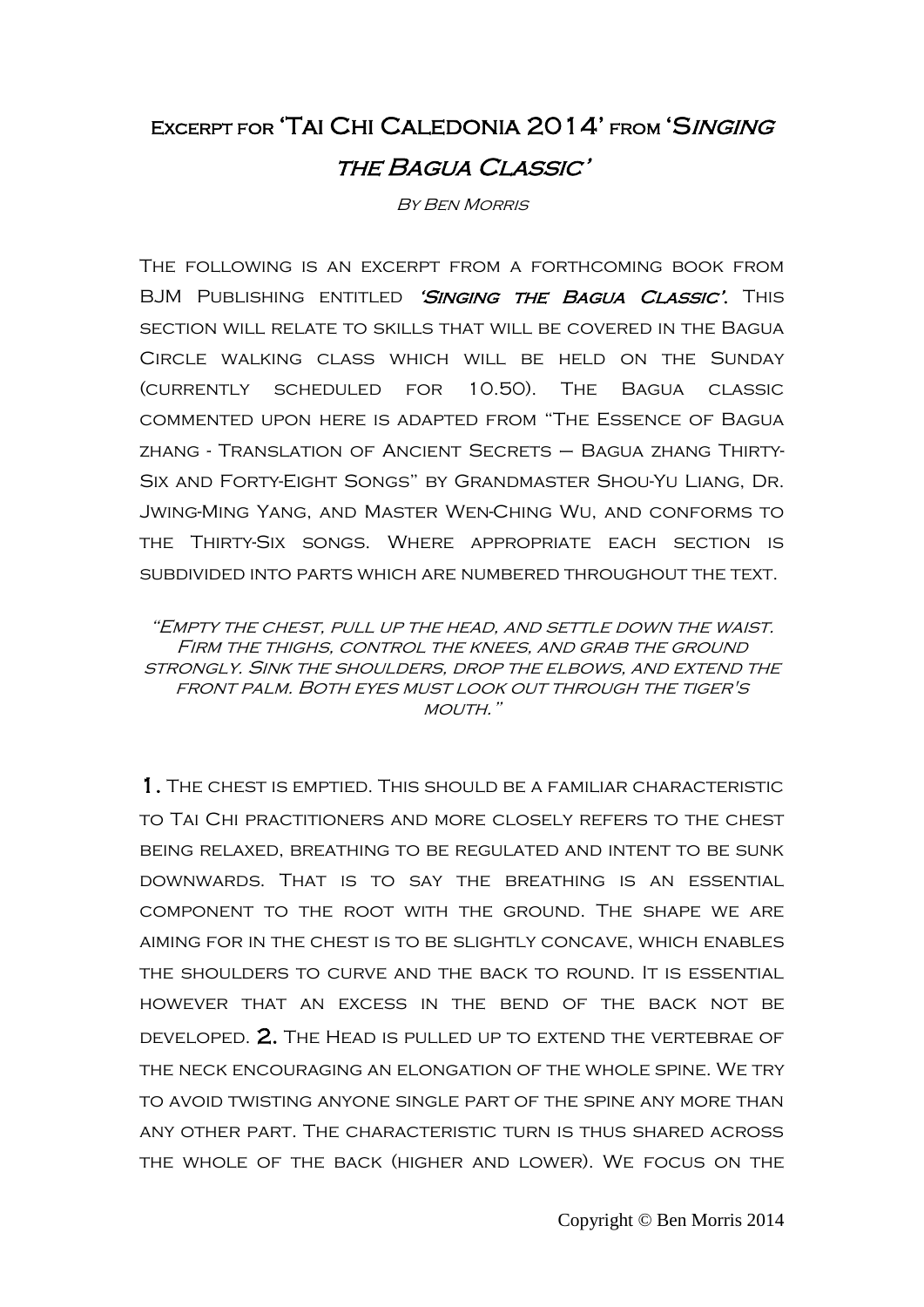pivoting/turning generation from the spine, as the spine is the centre line. 3. Waist is pliable and tensioned. Pliability allows for more tension to be loaded into the waist without damage. The waist settles downwards so that it is based firmly using the hips as a platform for movement. Try not to see the waist as simply being along the 'belt-line' as the muscles of the back TRAVEL UP AS FAR AS THE SHOULDER BLADES.  $4.$  Thighs squeeze together. And power should be diverted to the very centre of the thigh. 5. Knees are open and relaxed. Knees allow for the compression of the back leg and the extension/reach of the front leg. They balance the vertical movement of stepping into a horizontal glide. 6. The feet prise the ground in order to maintain connection, as one leg is moving forward the other leg assures the bodies weight as to allow movement to be measured, rooted and powerful. 7. Shoulders drop as power is rooted in the hips and waist. Elbows fall lower in order to develop coiling power from down to up and out. 8. Extend the front palm from the shoulder through the elbow to the wrist and out through the finger tips and palms. Form and gaze through the Tigers mouth. The fingers extend and the finger tips curl around as if holding a ball. The pressure should be evenly expressed across the whole inside of the palm and along the inside of all parts of the fingers. 9. Both eyes gaze so ensure the torso allows this to happen. Neck does not turn to accommodate this, and stays square to the shoulders.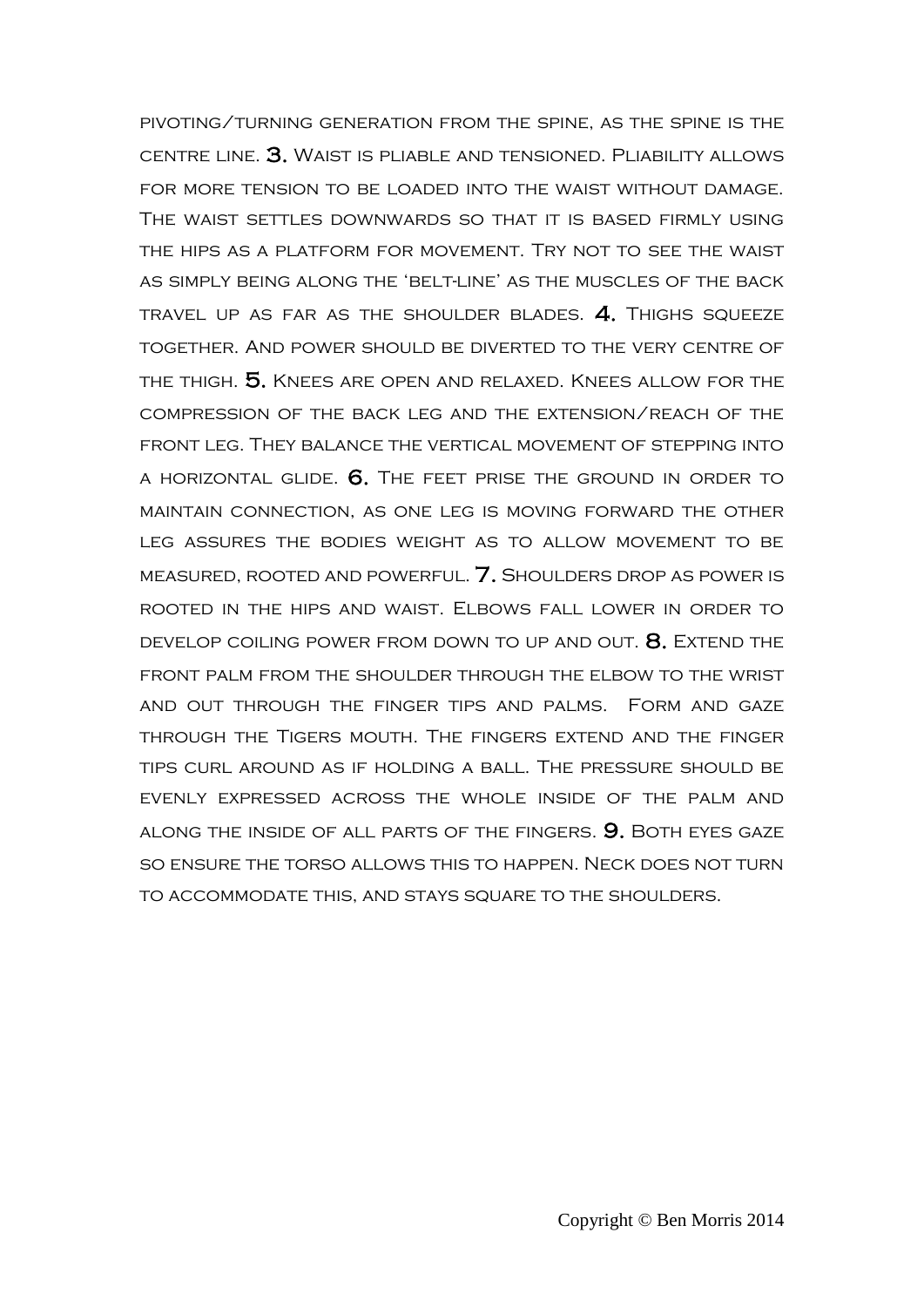"The rear elbow first folds and it covers the heart. The hands then turn and collapse to follow the front. Follow to the FRONT ELBOW WITH AN EMBRACING POWER. BOTH THE FRONT AND THE rear hands have a sole gathered spirit."

This section discusses the corrections for the arm positions during 'dragon holds pearl'. Often this is the first palm to learn (but not always). We have the essential characteristic of squeezing in to expand outwards, and encircling a target in front of our gaze. 1. The elbow is pulled inwards in order to cover the heart. 2. The 'knife edge of the palms turn to follow THE FRONT. 3. FRONT ELBOW IS LIKE A BOW, BOTH EXTENDING outwards and squeezing 4. The wrists are relaxed and 'open'. When we connect with our opponent this is often first done through the hands and fingers. The relaxation starting with this part of the body is often easiest to detect and enables the practitioner to begin to foster ting jing (sensing energy) THROUGHOUT THE WHOLE OF THE BODY. 5. BOTH HANDS HAVE A SOLE identity (shen). In essence they are joined by the shoulders but also when connected with the opponents' body form a complete circuit.